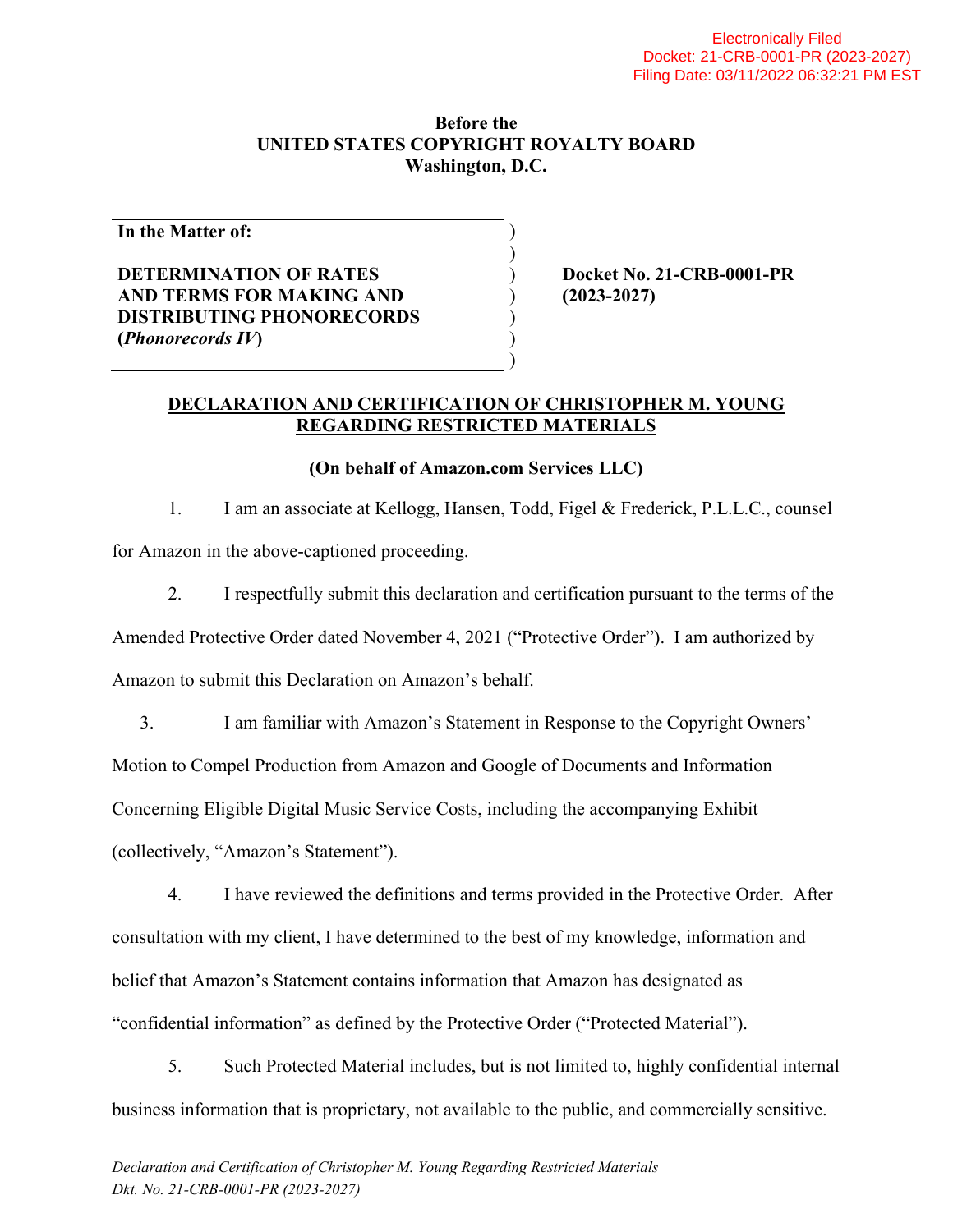6. If this highly confidential internal business information were to become public, it would place Amazon at a commercial and competitive disadvantage, unfairly advantage other parties to the detriment of Amazon, and jeopardize its business interests.

7. The highly confidential internal business information described in the paragraphs above must be treated as Restricted Protected Material in order to prevent business and competitive harm that would result from the disclosure of such information while, at the same time, enabling Amazon to provide the Copyright Royalty Judges with the most complete record possible on which to base their determination in this proceeding.

Pursuant to 28 U.S.C. § 1746, I hereby declare under the penalty of perjury that, to the best of my knowledge, information and belief, the foregoing is true and correct.

Dated: March 11, 2022 Washington, D.C.

Dri Yu

Christopher M. Young (D.C. Bar No. 1617538) 1615 M Street, N.W., Suite 400 Washington, D.C. 20036 Phone: (202) 326-7900 Fax: (202) 326-7999 cyoung@kellogghansen.com

*Counsel for Amazon.com Services LLC*